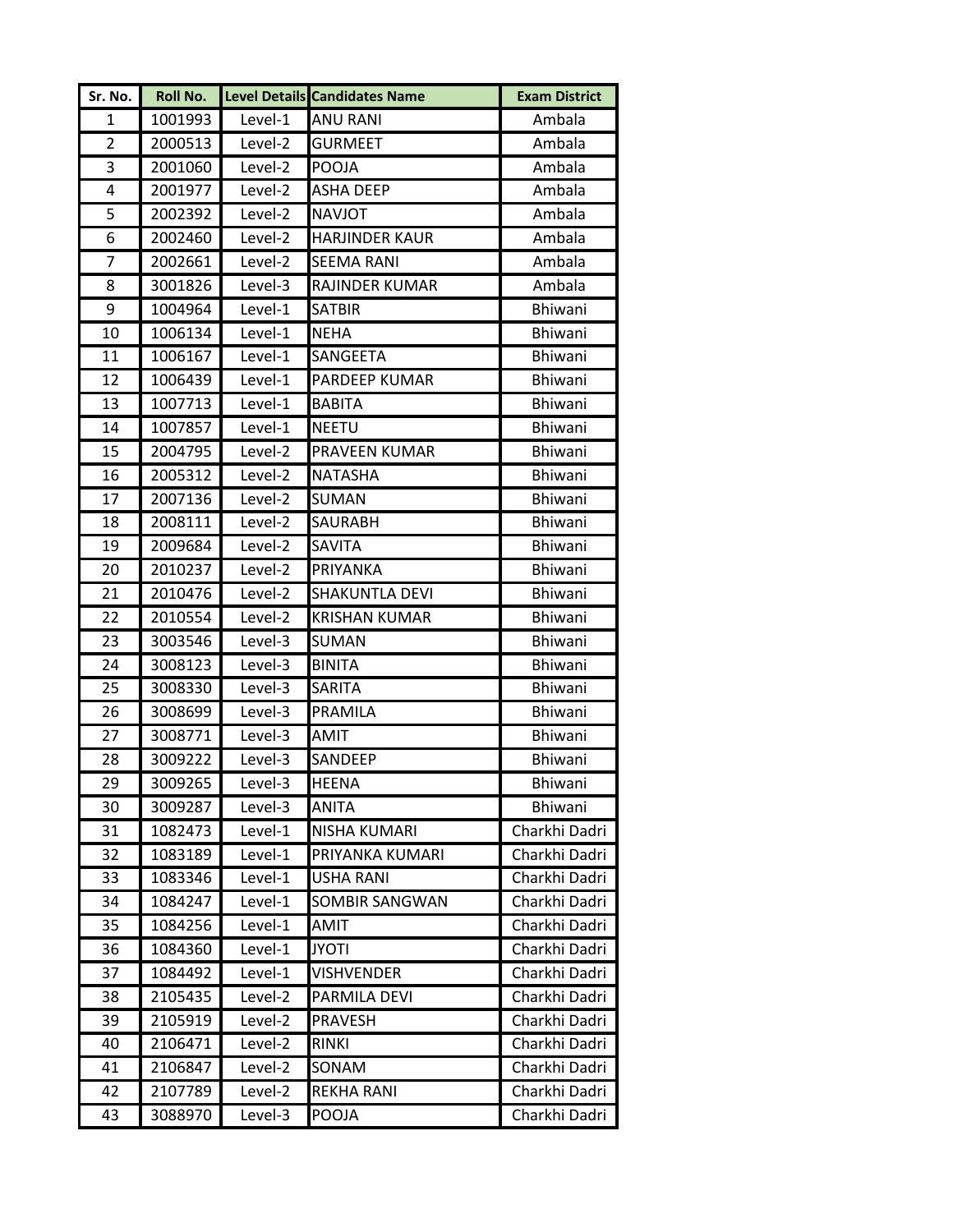| 44 | 3089715 | Level-3    | JULI                 | Charkhi Dadri |
|----|---------|------------|----------------------|---------------|
| 45 | 1008756 | Level-1    | <b>SONIA</b>         | Faridabad     |
| 46 | 1008825 | Level-1    | <b>NEETU DEVI</b>    | Faridabad     |
| 47 | 1009228 | Level-1    | SHEETAL DEVI         | Faridabad     |
| 48 | 1009585 | Level-1    | <b>MONIKA</b>        | Faridabad     |
| 49 | 1009824 | Level-1    | <b>SHALINI GUPTA</b> | Faridabad     |
| 50 | 2012414 | Level-2    | <b>SUBEY SINGH</b>   | Faridabad     |
| 51 | 2014030 | Level-2    | PRIYANKA DHULL       | Faridabad     |
| 52 | 2014053 | Level-2    | <b>AMIT KUMAR</b>    | Faridabad     |
| 53 | 2014066 | Level-2    | PREETI BENIWAL       | Faridabad     |
| 54 | 2014389 | Level-2    | <b>SUNIL</b>         | Faridabad     |
| 55 | 3009414 | Level-3    | <b>SUSHMA DEVI</b>   | Faridabad     |
| 56 | 3011076 | Level-3    | <b>KAMLA SHARMA</b>  | Faridabad     |
| 57 | 1012470 | Level-1    | <b>MANJU RANI</b>    | Fatehabad     |
| 58 | 1013874 | Level-1    | <b>SURAJ MUKHI</b>   | Fatehabad     |
| 59 | 1013995 | Level-1    | MUKESH KUMAR GAUTAM  | Fatehabad     |
| 60 | 1014178 | Level-1    | <b>NEELAM DEVI</b>   | Fatehabad     |
| 61 | 1014386 | Level-1    | <b>SUNIL KUMAR</b>   | Fatehabad     |
| 62 | 2015374 | Level-2    | <b>REKHA</b>         | Fatehabad     |
| 63 | 2015837 | Level-2    | <b>MONIKA</b>        | Fatehabad     |
| 64 | 2017536 | Level-2    | <b>RENU RANI</b>     | Fatehabad     |
| 65 | 2017876 | Level-2    | POOJA RANI           | Fatehabad     |
| 66 | 3013602 | Level-3    | <b>ROSHAN LAL</b>    | Fatehabad     |
| 67 | 3013883 | Level-3    | <b>SUMAN DEVI</b>    | Fatehabad     |
| 68 | 3014502 | Level-3    | <b>MANSI SHARMA</b>  | Fatehabad     |
| 69 | 1016018 | $L$ evel-1 | <b>AMITA</b>         | Gurugram      |
| 70 | 1016269 | Level-1    | <b>SHRUTI GUPTA</b>  | Gurugram      |
| 71 | 1016289 | Level-1    | <b>MONIKA</b>        | Gurugram      |
| 72 | 1017001 | Level-1    | POOJA                | Gurugram      |
| 73 | 1017121 | Level-1    | REETU RANI           | Gurugram      |
| 74 | 1018406 | Level-1    | SHEETAL JOON         | Gurugram      |
| 75 | 1019755 | Level-1    | DEEPA TANWAR         | Gurugram      |
| 76 | 2021335 | Level-2    | <b>SONIA YADAV</b>   | Gurugram      |
| 77 | 2022872 | Level-2    | <b>TUSHAR</b>        | Gurugram      |
| 78 | 2022959 | Level-2    | POOJA DOGRA          | Gurugram      |
| 79 | 2023907 | Level-2    | ANITA                | Gurugram      |
| 80 | 3015571 | Level-3    | PINKI BAI YADAV      | Gurugram      |
| 81 | 3016644 | Level-3    | <b>NEETU</b>         | Gurugram      |
| 82 | 3017636 | Level-3    | PRIYANKA             | Gurugram      |
| 83 | 3018949 | Level-3    | MEENAKSHI            | Gurugram      |
| 84 | 1020202 | Level-1    | <b>SURUCHI</b>       | Hisar         |
| 85 | 1020547 | Level-1    | RISHIKAA             | Hisar         |
| 86 | 1021315 | Level-1    | NISHA YADAV          | Hisar         |
| 87 | 1022502 | Level-1    | SONIA                | Hisar         |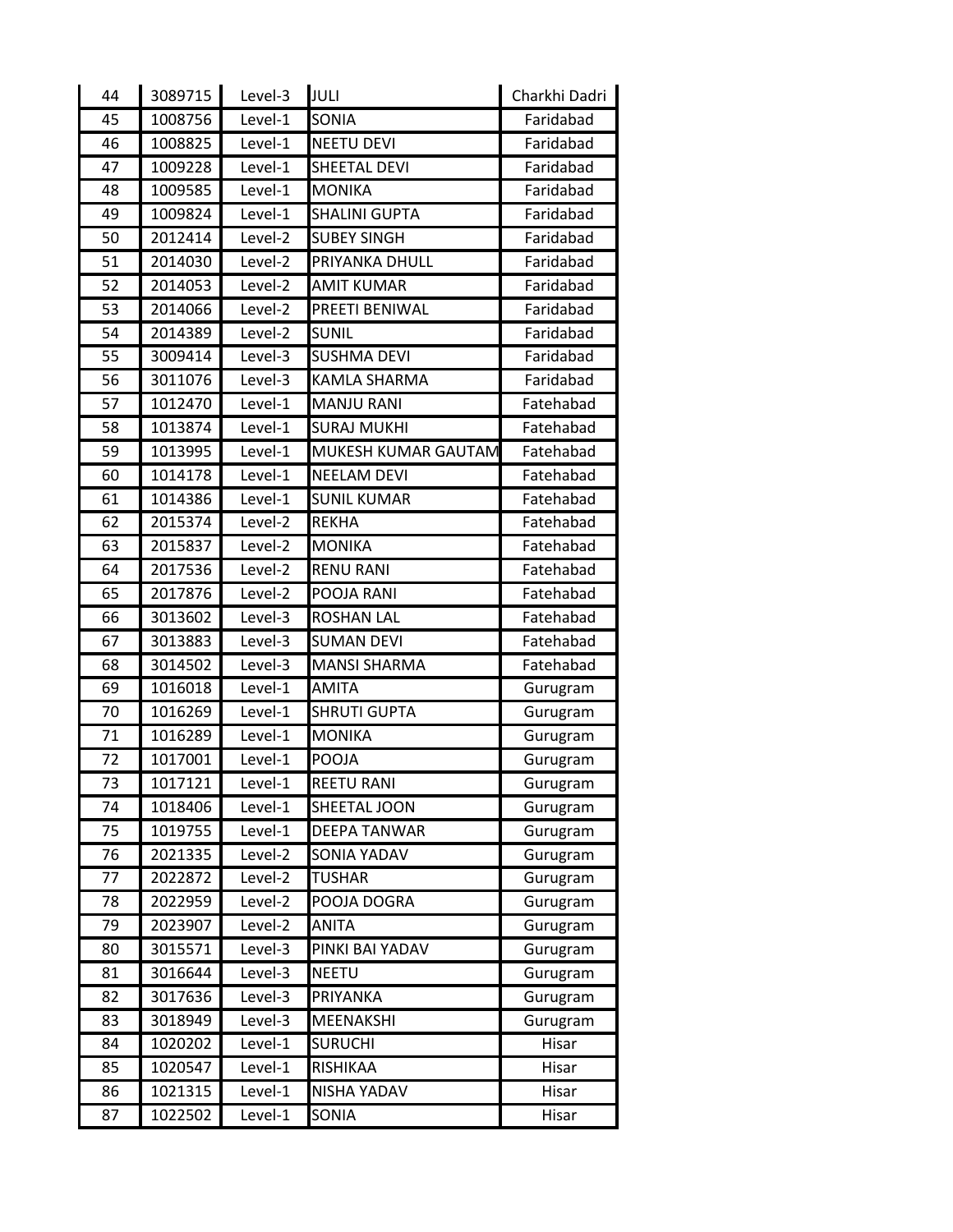| 88  | 1022782 | Level-1 | <b>HEENA</b>          | Hisar   |
|-----|---------|---------|-----------------------|---------|
| 89  | 1023335 | Level-1 | DEEPIKA YADAV         | Hisar   |
| 90  | 1025472 | Level-1 | RAMMEHAR              | Hisar   |
| 91  | 1025542 | Level-1 | <b>SITU RANI</b>      | Hisar   |
| 92  | 1025685 | Level-1 | <b>LAXMI DEVI</b>     | Hisar   |
| 93  | 1026333 | Level-1 | <b>DIMPAL</b>         | Hisar   |
| 94  | 1026602 | Level-1 | <b>POOJA</b>          | Hisar   |
| 95  | 2024922 | Level-2 | <b>SAROJ DEVI</b>     | Hisar   |
| 96  | 2027044 | Level-2 | <b>DARSHNA</b>        | Hisar   |
| 97  | 2028165 | Level-2 | <b>RUCHI BANSAL</b>   | Hisar   |
| 98  | 2028446 | Level-2 | <b>CHHAJU RAM</b>     | Hisar   |
| 99  | 2029134 | Level-2 | <b>SEEMA RANI</b>     | Hisar   |
| 100 | 2029326 | Level-2 | <b>JYOTI NOONIA</b>   | Hisar   |
| 101 | 2029351 | Level-2 | <b>VIJAY DEVI</b>     | Hisar   |
| 102 | 2029744 | Level-2 | <b>RACHNA</b>         | Hisar   |
| 103 | 2029824 | Level-2 | <b>REKHA RANI</b>     | Hisar   |
| 104 | 2029995 | Level-2 | POOJA DEVI            | Hisar   |
| 105 | 3020622 | Level-3 | <b>JYOTI</b>          | Hisar   |
| 106 | 3020634 | Level-3 | <b>ZEENAT</b>         | Hisar   |
| 107 | 3020697 | Level-3 | POONAM RANI           | Hisar   |
| 108 | 3023837 | Level-3 | <b>SAVITA RANI</b>    | Hisar   |
| 109 | 3024540 | Level-3 | <b>DIKSHA</b>         | Hisar   |
| 110 | 3025561 | Level-3 | PARDEEP LAMBA         | Hisar   |
| 111 | 3026680 | Level-3 | <b>SUMAN KUMARI</b>   | Hisar   |
| 112 | 3027431 | Level-3 | <b>SHANTI DEVI</b>    | Hisar   |
| 113 | 1028062 | Level-1 | SANEH                 | Jhajjar |
| 114 | 1028391 | Level-1 | <b>MONIKA CHAHAL</b>  | Jhajjar |
| 115 | 1029164 | Level-1 | <b>SHIKHA</b>         | Jhajjar |
| 116 | 1029735 | Level-1 | <b>MEHAK VASHISHT</b> | Jhajjar |
| 117 | 1030000 | Level-1 | POONAM                | Jhajjar |
| 118 | 1030067 | Level-1 | <b>SONAL KUMARI</b>   | Jhajjar |
| 119 | 1030437 | Level-1 | <b>NEERU</b>          | Jhajjar |
| 120 | 2034340 | Level-2 | <b>ANITA RANI</b>     | Jhajjar |
| 121 | 2035341 | Level-2 | <b>SEEMA</b>          | Jhajjar |
| 122 | 2035553 | Level-2 | SANGEETA              | Jhajjar |
| 123 | 2036439 | Level-2 | PUSHPA DEVI           | Jhajjar |
| 124 | 2036812 | Level-2 | <b>MANISHA</b>        | Jhajjar |
| 125 | 2036836 | Level-2 | SAPNA                 | Jhajjar |
| 126 | 2037709 | Level-2 | PREETI DEVI           | Jhajjar |
| 127 | 2038180 | Level-2 | <b>MEENU</b>          | Jhajjar |
| 128 | 3028208 | Level-3 | REKHA SHARMA          | Jhajjar |
| 129 | 3028491 | Level-3 | ASHIMA SHARMA         | Jhajjar |
| 130 | 1033247 | Level-1 | <b>BUNTI RANI</b>     | Jind    |
| 131 | 1033514 | Level-1 | <b>NISHA</b>          | Jind    |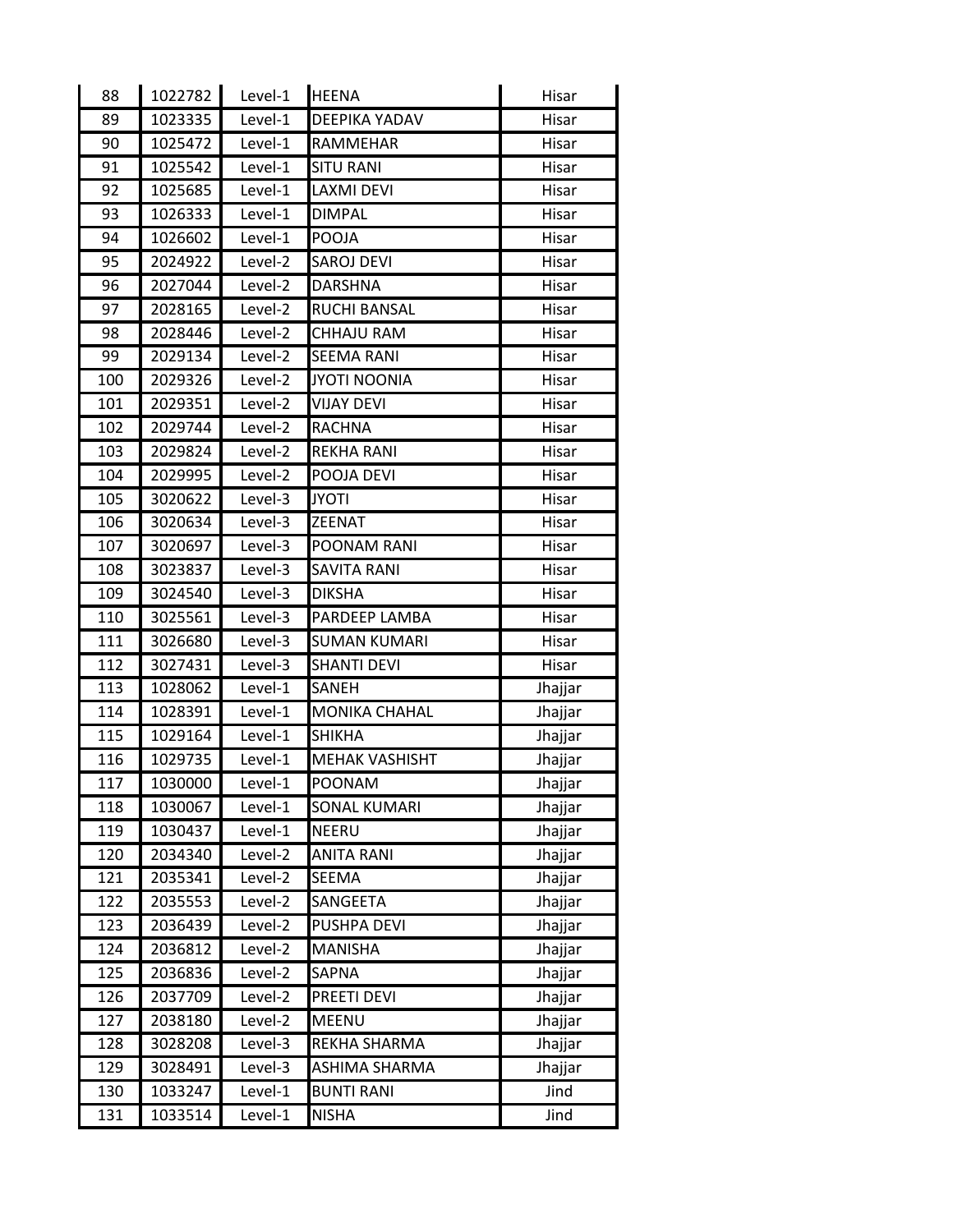| 132 | 1033937 | Level-1 | <b>KIRAN DEVI</b>      | Jind    |
|-----|---------|---------|------------------------|---------|
| 133 | 1034230 | Level-1 | <b>SUNIL</b>           | Jind    |
| 134 | 1034954 | Level-1 | SANJEEV                | Jind    |
| 135 | 1035164 | Level-1 | POOJA                  | Jind    |
| 136 | 1035310 | Level-1 | <b>RAKHI</b>           | Jind    |
| 137 | 1035374 | Level-1 | <b>SUMAN DEVI</b>      | Jind    |
| 138 | 1036640 | Level-1 | <b>MINI</b>            | Jind    |
| 139 | 2039039 | Level-2 | <b>BIRMATI</b>         | Jind    |
| 140 | 2041434 | Level-2 | <b>PREETY</b>          | Jind    |
| 141 | 2042825 | Level-2 | <b>RENU</b>            | Jind    |
| 142 | 2043116 | Level-2 | <b>PRIYA</b>           | Jind    |
| 143 | 2043196 | Level-2 | POOJA                  | Jind    |
| 144 | 2043284 | Level-2 | SANDEEP KUMAR          | Jind    |
| 145 | 2043756 | Level-2 | <b>SANILA RANI</b>     | Jind    |
| 146 | 3034477 | Level-3 | <b>VIRENDER SINGH</b>  | Jind    |
| 147 | 3034664 | Level-3 | <b>BINDU</b>           | Jind    |
| 148 | 1040822 | Level-1 | <b>PARAS</b>           | Kaithal |
| 149 | 1041084 | Level-1 | <b>VIKAS VERMA</b>     | Kaithal |
| 150 | 1041103 | Level-1 | VISHAL KUMAR           | Kaithal |
| 151 | 1041835 | Level-1 | POOJA SAINI            | Kaithal |
| 152 | 1042525 | Level-1 | SANDEEP KUMAR          | Kaithal |
| 153 | 1042553 | Level-1 | <b>ASHOK KUMAR</b>     | Kaithal |
| 154 | 1042831 | Level-1 | <b>SATISH KUMAR</b>    | Kaithal |
| 155 | 1042942 | Level-1 | SANTOSH SHARMA         | Kaithal |
| 156 | 2050590 | Level-2 | <b>REKHA RANI</b>      | Kaithal |
| 157 | 2050699 | Level-2 | PARVEEN                | Kaithal |
| 158 | 2052102 | Level-2 | <b>SUKHWINDER KAUR</b> | Kaithal |
| 159 | 2052315 | Level-2 | <b>PRIYA</b>           | Kaithal |
| 160 | 2053652 | Level-2 | <b>RAKESH KUMAR</b>    | Kaithal |
| 161 | 3041427 | Level-3 | <b>RAJ KUMAR</b>       | Kaithal |
| 162 | 3041673 | Level-3 | <b>HARPREET KAUR</b>   | Kaithal |
| 163 | 3042836 | Level-3 | <b>DIPTI GOYAL</b>     | Kaithal |
| 164 | 3043676 | Level-3 | MANDEEP KUMARI         | Kaithal |
| 165 | 3044072 | Level-3 | <b>SUBHASH CHAND</b>   | Kaithal |
| 166 | 1037305 | Level-1 | <b>TEJA SINGH</b>      | Karnal  |
| 167 | 1038239 | Level-1 | <b>DHARAM BIR</b>      | Karnal  |
| 168 | 1038765 | Level-1 | RAJEEV                 | Karnal  |
| 169 | 1039532 | Level-1 | <b>NEHA DABUR</b>      | Karnal  |
| 170 | 2046020 | Level-2 | <b>SAROJ KUMARI</b>    | Karnal  |
| 171 | 2048164 | Level-2 | SAKSHI SHARMA          | Karnal  |
| 172 | 2048471 | Level-2 | <b>MANJU DEVI</b>      | Karnal  |
| 173 | 2048909 | Level-2 | <b>SEEMA DEVI</b>      | Karnal  |
| 174 | 3038785 | Level-3 | <b>NISHA DEVI</b>      | Karnal  |
| 175 | 3038870 | Level-3 | POONAM TAYA            | Karnal  |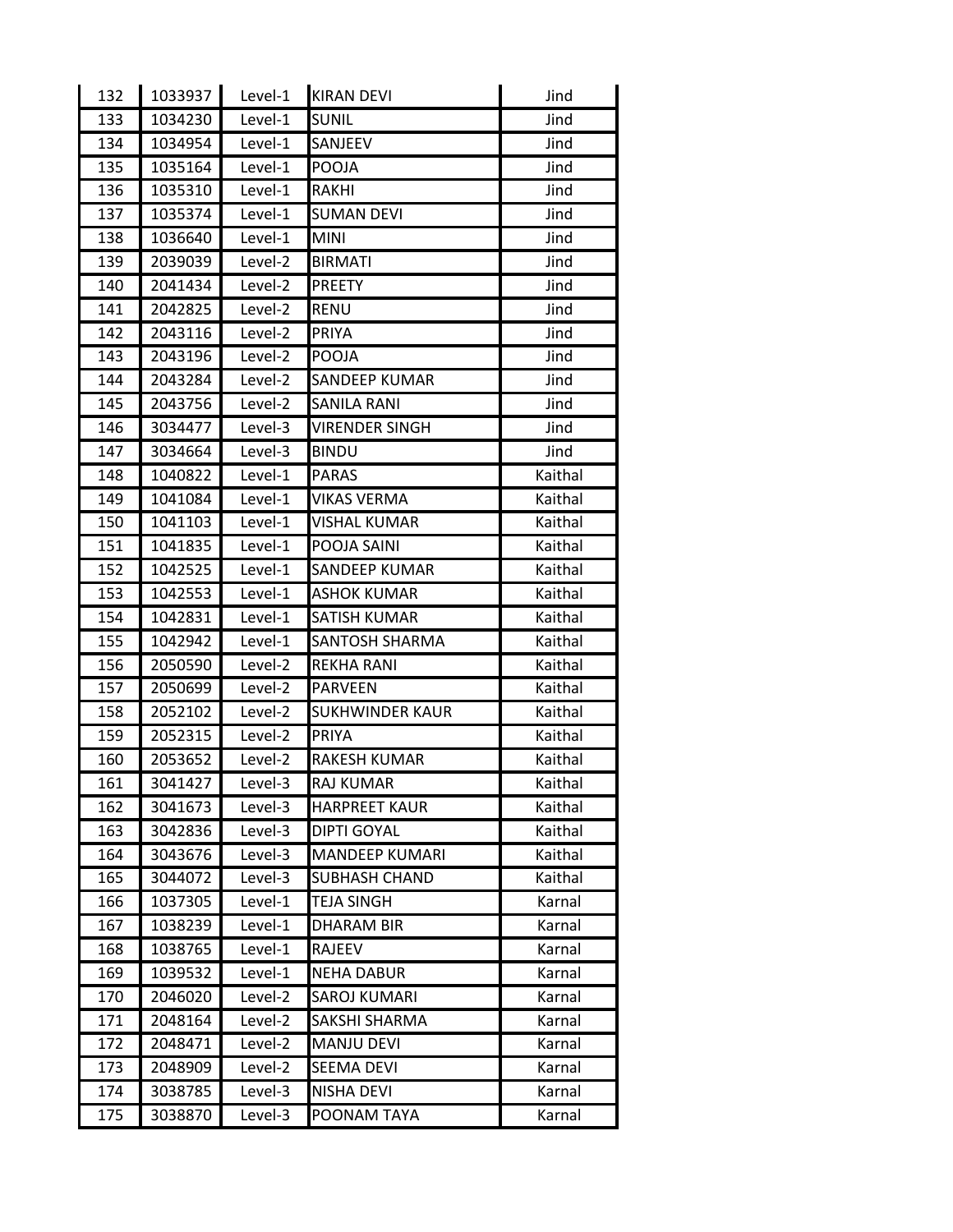| 176 | 3039241 | Level-3 | SAMRITI KAMBOJ         | Karnal       |
|-----|---------|---------|------------------------|--------------|
| 177 | 3039259 | Level-3 | <b>MADHU</b>           | Karnal       |
| 178 | 3039381 | Level-3 | <b>SATNAM SINGH</b>    | Karnal       |
| 179 | 3040463 | Level-3 | <b>VIKRAM SHARMA</b>   | Karnal       |
| 180 | 3040470 | Level-3 | <b>SUMAN DEVI</b>      | Karnal       |
| 181 | 3040633 | Level-3 | <b>CHAVI BHATIA</b>    | Karnal       |
| 182 | 1043199 | Level-1 | NISHA SHARMA           | Kurukshetra  |
| 183 | 1044082 | Level-1 | POOJA SHARMA           | Kurukshetra  |
| 184 | 1044800 | Level-1 | <b>NEHA RANI</b>       | Kurukshetra  |
| 185 | 1044959 | Level-1 | <b>RANI DEVI</b>       | Kurukshetra  |
| 186 | 1044969 | Level-1 | <b>ANJANI DEVI</b>     | Kurukshetra  |
| 187 | 2055785 | Level-2 | <b>RITU RANI</b>       | Kurukshetra  |
| 188 | 2056023 | Level-2 | POOJA DEVI             | Kurukshetra  |
| 189 | 2056997 | Level-2 | <b>RAJ BALA</b>        | Kurukshetra  |
| 190 | 2057429 | Level-2 | <b>RENU KAUSHIK</b>    | Kurukshetra  |
| 191 | 3048227 | Level-3 | <b>HARDEEP SINGH</b>   | Kurukshetra  |
| 192 | 2065301 | Level-2 | <b>RAJ BALA</b>        | Mohindergarh |
| 193 | 1047081 | Level-1 | POOJA                  | Narnaul      |
| 194 | 1049084 | Level-1 | <b>JYOTI</b>           | Narnaul      |
| 195 | 1049919 | Level-1 | <b>MONIKA</b>          | Narnaul      |
| 196 | 1050959 | Level-1 | SANJEEV KUMAR          | Narnaul      |
| 197 | 2058182 | Level-2 | <b>ATUL SHARMA</b>     | Narnaul      |
| 198 | 2060931 | Level-2 | <b>MANJU KUMARI</b>    | Narnaul      |
|     |         |         | <b>NISHA</b>           | Nuh          |
| 199 | 1077117 | Level-1 |                        |              |
| 200 | 1078048 | Level-1 | PRAVEEN KUMAR          | Nuh          |
| 201 | 1078056 | Level-1 | <b>BHAGYASHREE</b>     | Nuh          |
| 202 | 2100603 | Level-2 | <b>SHARAFAT HUSEN</b>  | Nuh          |
| 203 | 1079636 | Level-1 | RANJANA                | Palwal       |
| 204 | 1080200 | Level-1 | <b>ARUNA CHAUDHARY</b> | Palwal       |
| 205 | 1080300 | Level-1 | <b>GUNJAN SHARMA</b>   | Palwal       |
| 206 | 1081154 | Level-1 | <b>RAKESH SAGAR</b>    | Palwal       |
| 207 | 1081907 | Level-1 | <b>GEETA DAGAR</b>     | Palwal       |
| 208 | 1082008 | Level-1 | <b>SANGEETA DEVI</b>   | Palwal       |
| 209 | 2103432 | Level-2 | SAPNA                  | Palwal       |
| 210 | 2103492 | Level-2 | <b>KISHOR KUMAR</b>    | Palwal       |
| 211 | 2103725 | Level-2 | <b>NEHA RANI</b>       | Palwal       |
| 212 | 2104272 | Level-2 | <b>SUNIL</b>           | Palwal       |
| 213 | 3085135 | Level-3 | <b>JAGBIR</b>          | Palwal       |
| 214 | 1051725 | Level-1 | <b>ANJU BALA</b>       | Panchkula    |
| 215 | 1052044 | Level-1 | <b>MANJEET KAUR</b>    | Panchkula    |
| 216 | 1052202 | Level-1 | RITESH KUMAR           | Panipat      |
| 217 | 1052799 | Level-1 | PRIYANKA               | Panipat      |
| 218 | 1053277 | Level-1 | <b>MAHESH KUMAR</b>    | Panipat      |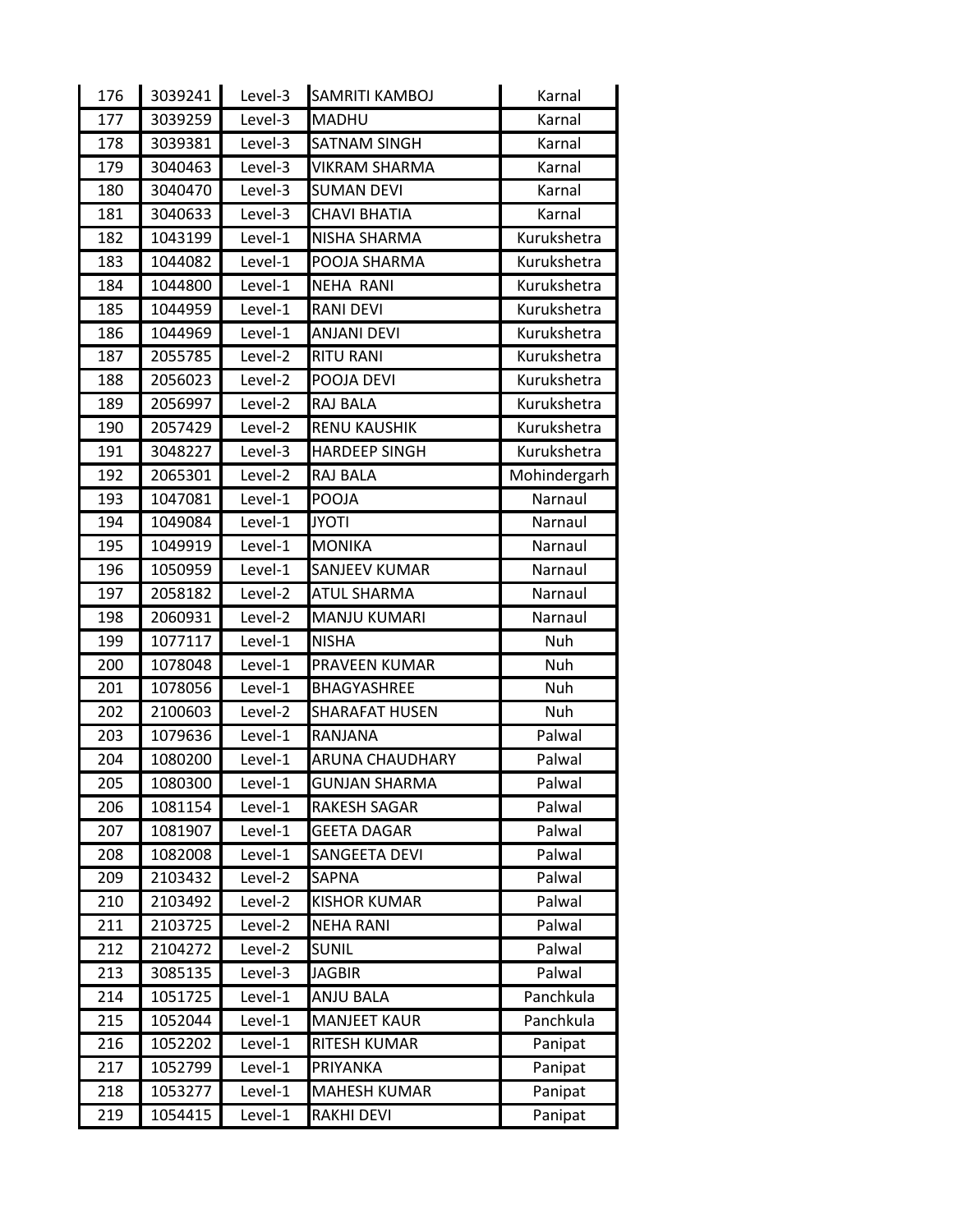| 220  | 1054489 | Level-1 | <b>MAMATA</b>          | Panipat      |
|------|---------|---------|------------------------|--------------|
| 221  | 2069733 | Level-2 | <b>SHALINI GHANGAS</b> | Panipat      |
| 222  | 2070069 | Level-2 | ANJALI                 | Panipat      |
| 223  | 2070702 | Level-2 | POOJA DEVI             | Panipat      |
| 224  | 3058318 | Level-3 | <b>JYOTI DHINGRA</b>   | Panipat      |
| 225  | 3058493 | Level-3 | SHEELA KUMARI          | Panipat      |
| 226  | 3059291 | Level-3 | PREETI KUMARI          | Panipat      |
| 227  | 1055044 | Level-1 | PAYAL                  | Rewari       |
| 228  | 1055997 | Level-1 | <b>AMIT SINGH</b>      | Rewari       |
| 229  | 1056107 | Level-1 | NIDHI YADAV            | Rewari       |
| 230  | 1056129 | Level-1 | RAJNI KUMARI           | Rewari       |
| 231  | 1056289 | Level-1 | <b>NAVEEN KUMAR</b>    | Rewari       |
| 232  | 1056306 | Level-1 | <b>HEENA SHARMA</b>    | Rewari       |
| 233  | 1056426 | Level-1 | <b>MAMTA KUMARI</b>    | Rewari       |
| 234  | 1057066 | Level-1 | <b>RUBY YADAV</b>      | Rewari       |
| 235  | 1058101 | Level-1 | <b>SUNIL KUMAR</b>     | Rewari       |
| 236  | 2072676 | Level-2 | <b>NEHA INDORA</b>     | Rewari       |
| 237  | 2074361 | Level-2 | <b>JYOTI YADAV</b>     | Rewari       |
| 238  | 2074511 | Level-2 | <b>EKTA DAHIYA</b>     | Rewari       |
| 239  | 2075070 | Level-2 | <b>INDU YADAV</b>      | Rewari       |
| 240  | 3061735 | Level-3 | <b>REETA DEVI</b>      | Rewari       |
| 241  | 3061858 | Level-3 | <b>RAVINDER</b>        | Rewari       |
| 242  | 3062621 | Level-3 | YATENDER KAUSHIK       | Rewari       |
| 243  | 3063710 | Level-3 | <b>SOM DUTT</b>        | Rewari       |
| 244  | 1058696 | Level-1 | <b>PREETI</b>          | Rohtak       |
| 245  | 1059747 | Level-1 | <b>RINKU</b>           | Rohtak       |
| 246  | 1061057 | Level-1 | <b>KANTA DEVI</b>      | Rohtak       |
| 247  | 2077650 | Level-2 | MANJU                  | Rohtak       |
| 248  | 2078345 | Level-2 | <b>REENA</b>           | Rohtak       |
| 249. | 2078350 | Level-2 | PREETI ARORA           | Rohtak       |
| 250  | 2078436 | Level-2 | POOJA                  | Rohtak       |
| 251  | 2078777 | Level-2 | SEEMA                  | Rohtak       |
| 252  | 2080405 | Level-2 | <b>MEENA</b>           | Rohtak       |
| 253  | 2080795 | Level-2 | <b>JYOTI BADHWAR</b>   | Rohtak       |
| 254  | 2081225 | Level-2 | <b>MONIKA</b>          | Rohtak       |
| 255  | 2081620 | Level-2 | SONIA                  | Rohtak       |
| 256  | 2081709 | Level-2 | <b>PARVEEN</b>         | Rohtak       |
| 257  | 2083428 | Level-2 | <b>REKHA</b>           | Rohtak       |
| 258  | 3067389 | Level-3 | <b>CHANDNI</b>         | Rohtak       |
| 259  | 3070105 | Level-3 | PRIYANKA               | Rohtak       |
| 260  | 1063189 | Level-1 | <b>SUKHVINDER KAUR</b> | Sirsa        |
| 261  | 1063192 | Level-1 | <b>ANJU RANI</b>       | <b>Sirsa</b> |
| 262  | 1063202 | Level-1 | <b>MADHU BALA</b>      | Sirsa        |
| 263  | 1063417 | Level-1 | SEEMA                  | Sirsa        |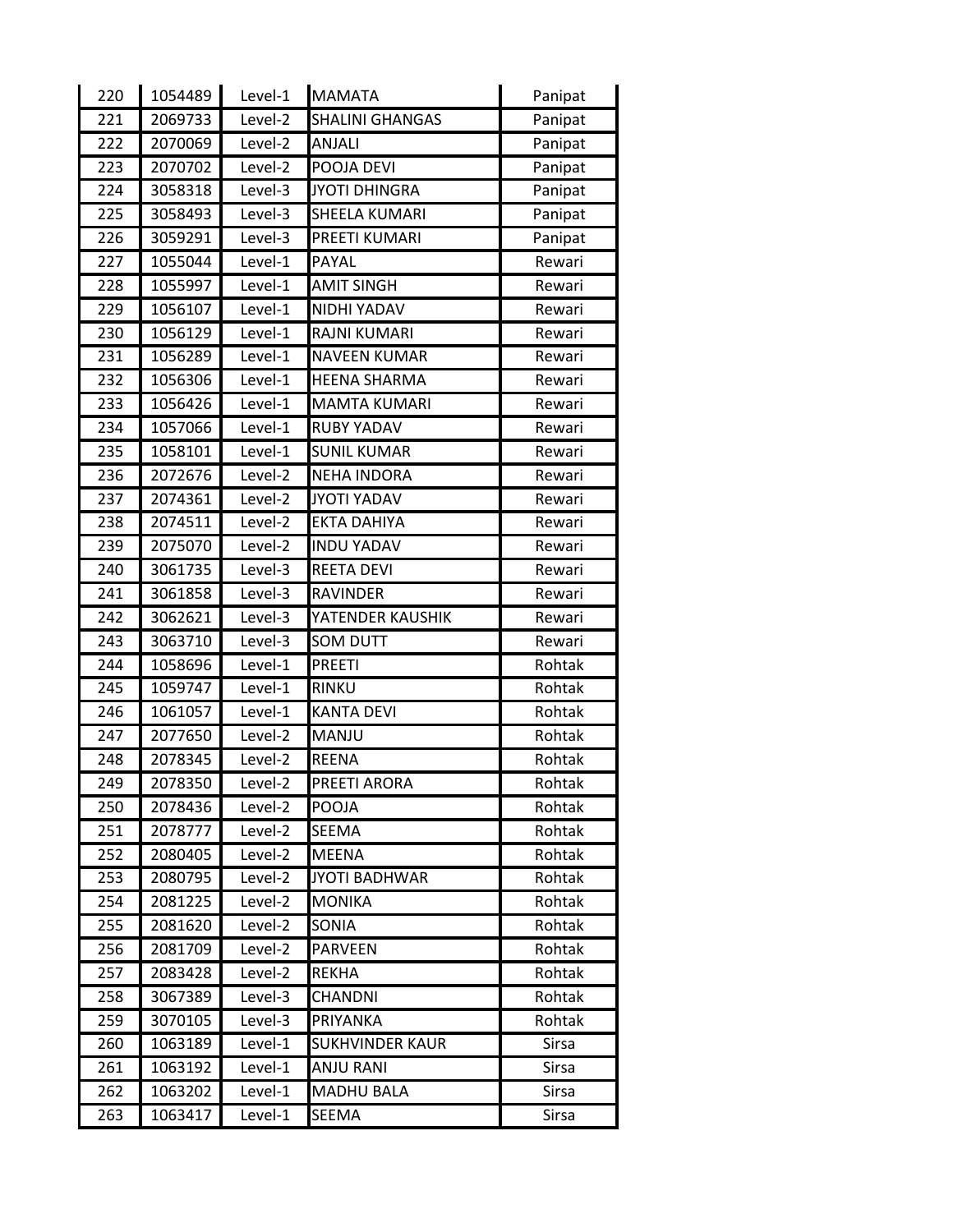| 264              | 1063513 | Level-1 | <b>RANI KAUR</b>       | Sirsa        |
|------------------|---------|---------|------------------------|--------------|
| 265              | 1064264 | Level-1 | <b>BEANT KOUR</b>      | <b>Sirsa</b> |
| 266              | 1065716 | Level-1 | <b>MANJU RANI</b>      | <b>Sirsa</b> |
| 267              | 1065864 | Level-1 | <b>KHUSHDEEP KAUR</b>  | <b>Sirsa</b> |
| 268              | 1065879 | Level-1 | <b>NISHA</b>           | Sirsa        |
| 269              | 1066994 | Level-1 | <b>NIRMA</b>           | <b>Sirsa</b> |
| 270              | 1067237 | Level-1 | RITU LAMBA             | <b>Sirsa</b> |
| 271              | 2084003 | Level-2 | <b>SONA RANI</b>       | Sirsa        |
| 272              | 2084039 | Level-2 | <b>RANJEET SINGH</b>   | Sirsa        |
| 273              | 2084475 | Level-2 | <b>KHUSHBOO</b>        | <b>Sirsa</b> |
| $\overline{274}$ | 2085153 | Level-2 | <b>ARUNA SHARMA</b>    | Sirsa        |
| 275              | 2085275 | Level-2 | SHEELA                 | Sirsa        |
| 276              | 2086486 | Level-2 | PRIYANKA               | <b>Sirsa</b> |
| 277              | 2087172 | Level-2 | RAHUL BISHNOI          | <b>Sirsa</b> |
| 278              | 2088210 | Level-2 | <b>BHUPINDER</b>       | <b>Sirsa</b> |
| 279              | 2089322 | Level-2 | PRIYANKA               | Sirsa        |
| 280              | 3070814 | Level-3 | <b>SHARANJEET KAUR</b> | <b>Sirsa</b> |
| 281              | 3070868 | Level-3 | <b>KIRANJOT</b>        | Sirsa        |
| 282              | 3071233 | Level-3 | <b>SUNITA KUMARI</b>   | <b>Sirsa</b> |
| 283              | 3072339 | Level-3 | <b>GOVIND VERMA</b>    | <b>Sirsa</b> |
| 284              | 3072728 | Level-3 | SURINDER KUMAR         | <b>Sirsa</b> |
| 285              | 1067943 | Level-1 | <b>BANTI</b>           | Sonepat      |
| 286              | 1068264 | Level-1 | PINKY DHANDA           | Sonepat      |
| 287              | 1068405 | Level-1 | KAJAL                  | Sonepat      |
|                  |         |         |                        |              |
| 288              | 1069103 | Level-1 | <b>RITIKA</b>          | Sonepat      |
| 289              | 1070564 | Level-1 | <b>ANIL KUMAR</b>      | Sonepat      |
| 290              | 1070681 | Level-1 | <b>BHOOMIKA</b>        | Sonepat      |
| 291              | 1071350 | Level-1 | <b>SUMITRA</b>         | Sonepat      |
| 292              | 1071440 | Level-1 | <b>RENU</b>            | Sonepat      |
| 293              | 1071774 | Level-1 | <b>SUNITA DEVI</b>     | Sonepat      |
| 294              | 1072949 | Level-1 | KULDEEP SHARMA         | Sonepat      |
| 295              | 1073275 | Level-1 | POOJA DEVI             | Sonepat      |
| 296              | 1073593 | Level-1 | DEEPAK KUMAR SINGH     | Sonepat      |
| 297              | 1074089 | Level-1 | <b>JYOTI</b>           | Sonepat      |
| 298              | 2092213 | Level-2 | MEENAKSHI              | Sonepat      |
| 299              | 2093285 | Level-2 | <b>SUMAN LATA</b>      | Sonepat      |
| 300              | 2094151 | Level-2 | <b>ANJALI SINGH</b>    | Sonepat      |
| 301              | 2094220 | Level-2 | PARDEEP SAINI          | Sonepat      |
| 302              | 2095043 | Level-2 | <b>ANJU RANI</b>       | Sonepat      |
| 303              | 2095149 | Level-2 | PRIYANKA               | Sonepat      |
| 304              | 2095532 | Level-2 | <b>NISHA RANI</b>      | Sonepat      |
| 305              | 2096430 | Level-2 | <b>SAKSHI</b>          | Sonepat      |
| 306              | 2096620 | Level-2 | <b>BHARTI JAKHAR</b>   | Sonepat      |